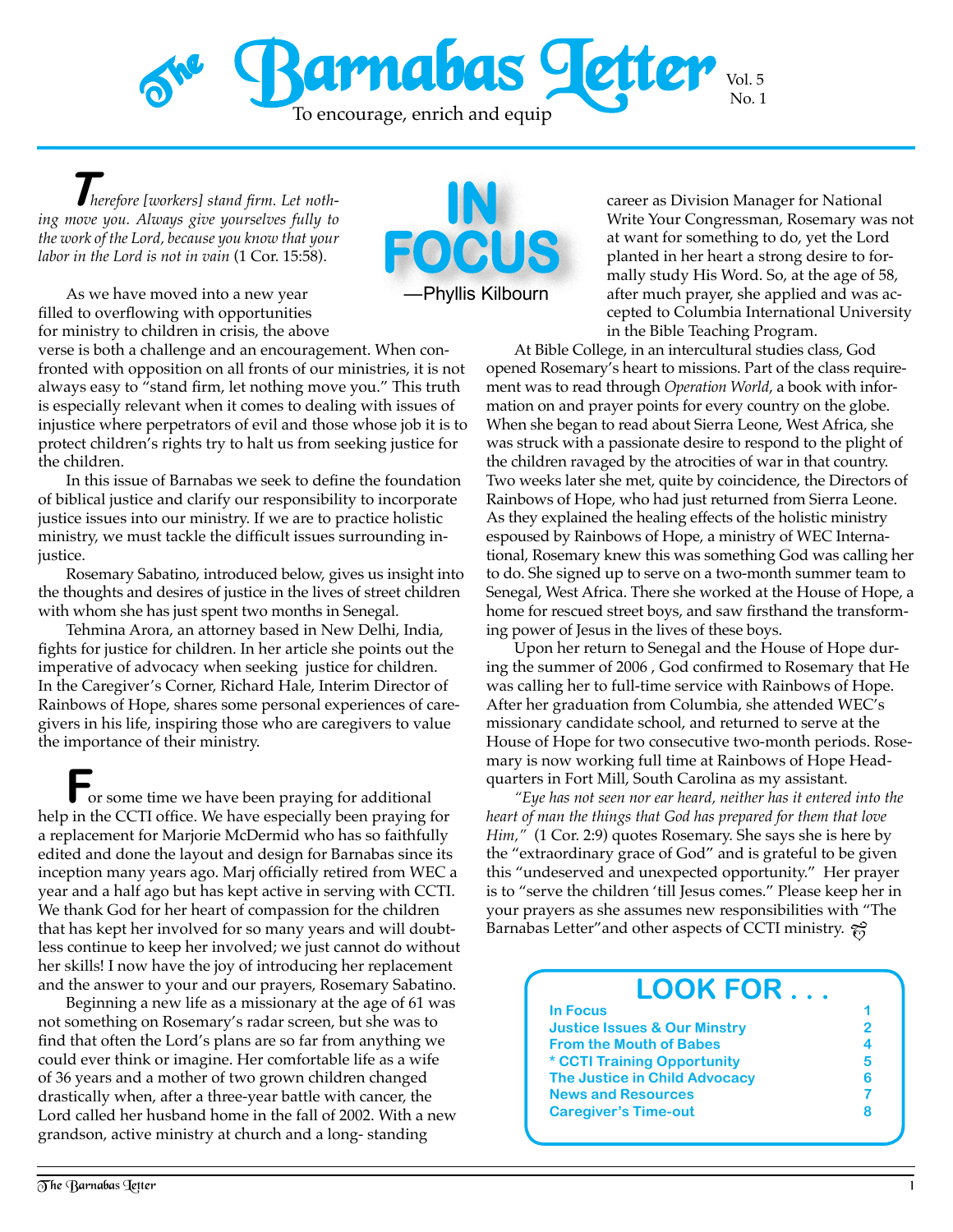# Justice Issues & Our Ministry

# How do they connect?

—Phyllis Kilbourn

**T***o loose the chains of injustice and untie the cords of the yoke, to set the oppressed free* (Isaiah 58:6).

Surely this verse doesn't describe ministry obligations to children? Chains, injustice, tied cords, yoke, oppression? They just are not normal childhood words nor do they fit into children's experiences.

Yet, as painful as it is to admit, for multiple millions of children these powerful words reflect the depth of their ongoing exploitive experiences, inflicting on them shame, discrimination, pain, terror, emotional wounding and violence. The root cause of these atrocities is injustice which has its source in the exercise of power.

Daily headlines tragically portray global acts of injustice, especially for women and children:

## Uganda: Justice system fails victims of sexual violence

Amnesty International today accused the criminal justice system in Northern Uganda of ignoring, denying and tacitly condoning violence against women and girls, while it protects suspected perpetrators.

# Slovak education system fails Romani children

Romani children in Slovakia are being denied the right to a proper education by a system that routinely discriminates against them. Huge numbers of children are being segregated into Romaonly schools, while others are being placed in "special" schools despite not having any mental or learning disabilities.

# Liberia demands justice for child soldiers

The Liberian people, including an estimated 21,000 child soldiers, must not be denied justice for the appalling human rights abuses they have suffered.

These few, brief examples show how children are being unfairly treated. A myriad of their unjust situations stem from poverty, street life, exploitation and society's loss of value for human life.

# **Defining Justice**

The nature of justice has two major aspects. First, it is the standard by which penalties are assigned for breaking the obligations of the society. Second, justice is the standard by which the advantages of social life are handed out, including material goods, rights of participation, opportunities and liberties.

Justice is the standard for both punishment and benefits and thus can be spoken of as a plumb line. "I shall use justice as a plumb line, and righteousness as a plummet" (Isaiah 28:17, REB). To say that God is a God of justice is to say that He is concerned about the right exercise of power or authority.

## **Justice: A Biblical Concept**

Social justice is a Biblical concept. In fact, justice is the central ethical idea of the Old Testament. Justice is fundamental to the holiness of God: "For I, the Lord, love justice" declares our Maker (Isaiah 61:8).

Scripture clearly teaches that God is the God of the oppressed, the innocent and the exploited. In the Old Testament, justice had primarily to do with conduct in relation to others, especially with regard to the rights of others. It applied to business where just weights and measures were demanded (Leviticus 19:35, 36; Amos 8:5; Proverbs 11:1). It was also demanded that in the courts the rights of the rich and poor, Israelite and sojourner were to be regarded equally (Deuteronomy 16:20).

Various needy groups were to be the recipients of justice. "Defend the poor and fatherless: do justice to the afflicted and needy," God said (Psalm 82:3). The "afflicted and the needy" included widows, orphans, resident aliens (also called "sojourners" or "strangers"), wage earners, the poor, prisoners, slaves and the sick (Job 29:12–17; Psalms 146:7– 9; Malachi 3:5). Each of these groups has specific needs which keep its members from being able to participate in aspects of the life of their community. Even life itself might be threatened. Justice involves meeting those needs.

The forces which deprive people of what is basic for community life are condemned as oppression (Micah 2:2; Ecclesiastes 4:1). To oppress is to use power for one's own advantage in depriving others of their basic rights in the community (see Mark 12:40). To do justice is to correct that abuse and to meet those needs (Isaiah 1:17). Injustice is depriving others of their basic needs or failing to correct matters when those rights are not met (Jeremiah 5:28; Job 29:12–17).

# **Injustice a Sin of Either Commission or Omission**

In the Old Testament justice was not only giving to others their rights but also involved the active duty of establishing their rights. At this point, justice became mercy. To "seek justice" meant to "relieve the oppressed, judge the fatherless, plead for the widow" (Isaiah 1:17; Jeremiah 22:15; Psalm 82:2–4). In the New Testament the word *justice* does not occur but rather *just* which is translated *righteous*. The idea of justice or righteousness (essentially the same) becomes more ethical in the New Testament; it is a matter of character where God's own Spirit is the standard (1 John. 3:7; Mat. 5:48). We are commanded to be merciful to all.

# **Justice and Ministry**

Children constitute almost one-half of the six billion people on the planet. Tremendous numbers of them are suffering and dying from circumstances over which they have no control. In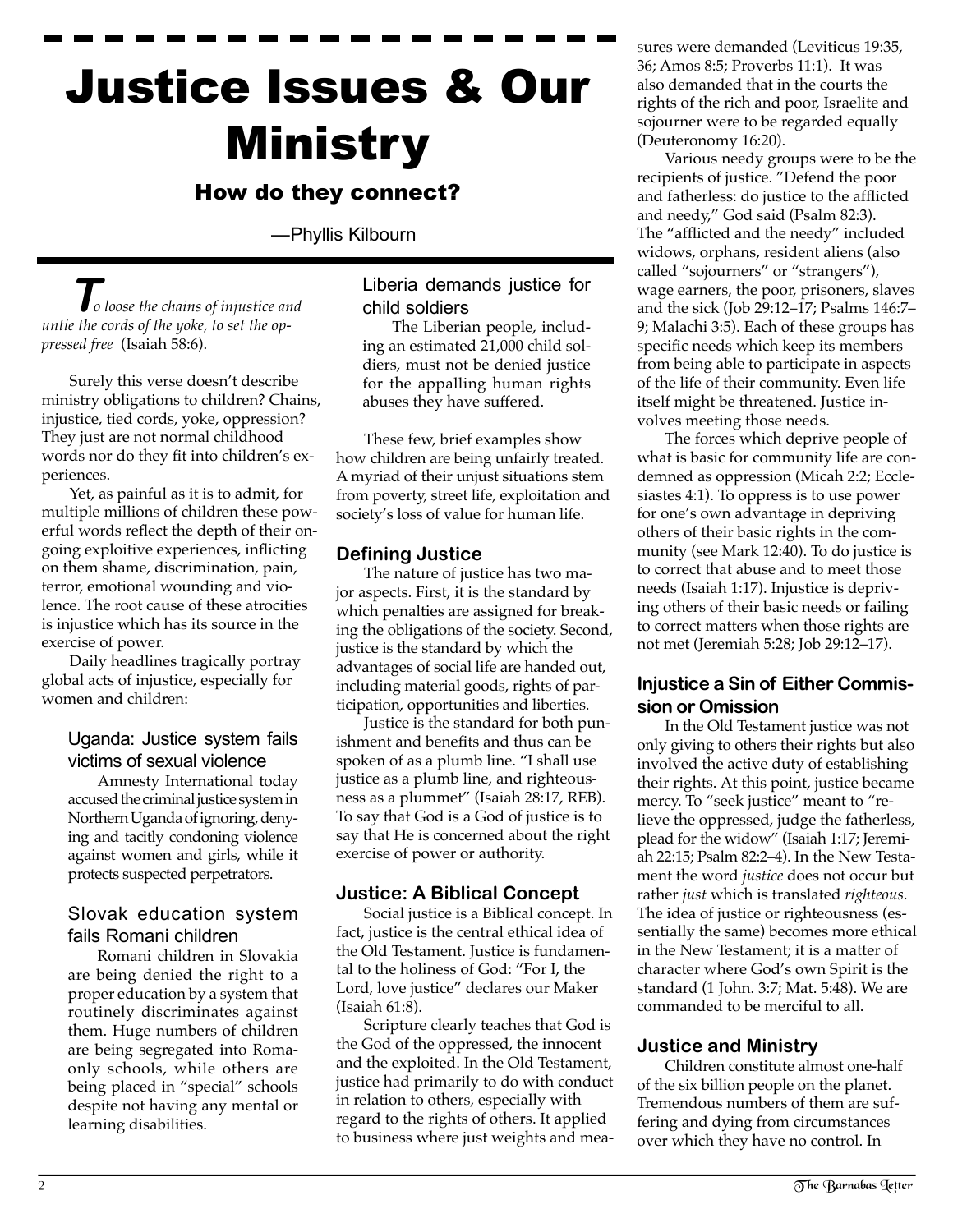programs and strategies for ministry to children in crisis, compassionate ministry and social justice must go handin-hand. To engage in ministry to these children at risk is to connect with major social ills in our world and in the local societies in which they live: disease and domination, inequalities and injustices, poverty and pollution, weapons and wars. In most cases, these children also are deprived of access to legal, medical, social and psychological assistance; deprived of their basic human rights.

Workers must not only provide for a child's resulting needs from lack of just treatment but also must attack the roots of that which is causing their loss of rights to protection, education, equality, non-discrimination or a healthy childhood. Through advocacy and community education we must teach the churches to intentionally oppose injustice and fight for the children's rights.

Ideas of rights for children may be a strange concept to community leaders, yet they are inextricably linked to the concept of biblical social justice. Such justice is concerned with equality, needs and an individual's rights.

Social justice means all citizens rich or poor, young or old, whether living on the streets or in a mansion—are entitled to the same rights and services.

# **Hope in Seeking Justice**

Gary Haugen (*Good News About Injustice*) describes the battle for justice:

*The battle for justice in the world is not fought where we think it is. The struggle against injustice is not fought on the battlefield of power or truth or even righteousness. There are pitched battles waged on these ramparts, but the war is ultimately won or lost on a more forward front. In the end the battle against oppression stands or falls on the battlefield of hope. The oppressor knows that the primary reason we do nothing is because we have lost any hope of making a difference.*

Nothing will challenge our faith more than the gross injustices heaped on children. We must find hope to seek fair treatment for those entrusted to our care. Reflecting on God's character of compassion, righteousness and holiness can give us hope to seek justice amid the brutalities and injustices we witness. We will only have the courage to attempt becoming involved with justice issues if we are convinced that expressing the compassion of Jesus in practical ways to the poor, widows, orphans, addicted, imprisoned, immigrants or otherwise marginalized in our ministry-based communities is central to the gospel and integral to the making of disciples. And we must be equally sure that courage stems from hope. With the Psalmist we must affirm, "I have put my hope in the word of God" (Psalm 119:147).

# **ACTION STEPS**

Following are some ideas you can use with your ministry team, youth group or community and church leaders to develop an awareness of justice issues and form a biblical response. Choose from the activities below those most applicable to your situation or plan your own.

- 1) Talk to the children and youth about their concepts of justice and what injustice means to them. Have them share experiences when they were treated unfairly and how they felt. Have them discuss their ideas based on a Bible story of someone, such as Joseph, who was treated unfairly. What can we learn from that person's response to injustice?
- 2) Talk with church and community leaders about their concepts of justice: what standards are assigned to their culture for breaking one's obligations to society or for distributing the advantages of social life (material goods, protection, equality, rights of participation, opportunities, etc.)? Who sets these standards? Are the standards biblically-based as well as culturally appropriate?
- 3) How do the leaders apply their concepts of justice (from #2) to the children?<br>4) Prepare an interactive Bible study on the biblical concept of social iustice. (De
- 4) Prepare an interactive Bible study on the biblical concept of social justice. (Don't forget the Scripture's inclusion of children!) In light of what they have learned, in what ways could they become engaged in seeking justice for all?
- 5) Share how injustices to children have challenged their faith. Then interact on Gary Haugen's premise that the battle against oppression stands or falls on the battlefield of hope. How can we obtain that hope?  $\hat{\epsilon}_2^{\circ}$

*Blessed is he whose help is the God of Jacob, whose hope is in the Lord His God, the Maker of heaven and earth, the sea and everything in themthe Lord who remains faithful forever. He upholds the oppressed and gives food to the hungry. The Lord sets prisoners free, The Lord gives sight to the blind, the Lord lifts up those who are bowed down, The Lord loves the righteous. The Lord watches over the alien and sustains the fatherless and the widow, but he frustrates the ways*  the wicked. *The Lord reigns forever, your God, O Z ion, for all generations. Praise the Lord.*  —from Psalm 146

The Barnabas Tetter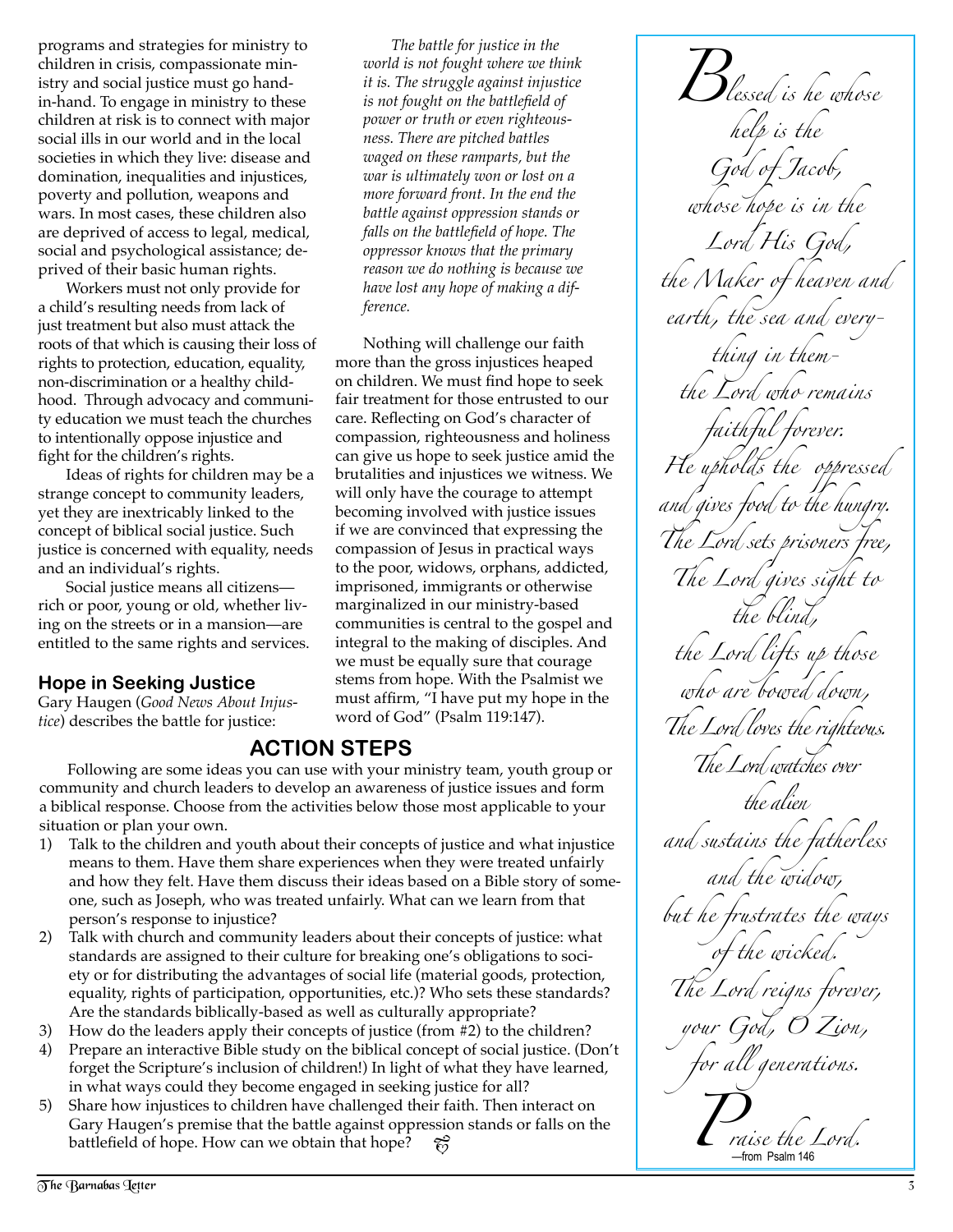*From the Mouth of Babes*

—Rosemary Sabatino

*"Out of the mouth of babes and nursing infants You have ordained, established, and appointed strength, power, and boldness, Because of Your enemies, That You may silence and stop the enemy and the avenger"*  (Psalm 8:2 NKJ amplified).

**S**aturday night in Senegal and, as a usual occur-<br>rence, the electricity went out. I scrambled in the dark for the basket with the appropriate lighting material. Before I could strike the first match the boys spontaneously began to sing praises to the Lord, accompanying themselves with the tomtom drum, marimba, and anything else they could beat their little hands on. As the soft glow of the first-lit candle filled the threadbare room, my eyes riveted on the young boys seated in front of me. Their worship was beautiful and full of passion and continued for more than thirty minutes. It was hard to believe that their little hearts bore the scars of abandonment and abuse.

For the past two months I have had the privilege of caring for and sharing life with these 14 rescued street boys. They now live at *Maison d'Espoir*, The House of Hope, in Dakar, Senegal, West Africa. All but one are former *Talibé* boys, socalled because famine, poverty or death of parents had sent them—some as young as six or seven years—to live under the care of a Muslim leader, a *maribout*. As part of their training, they were forced to beg on the streets. Failure to meet their daily quota often resulted in severe punishment. They lived in deplorable conditions where disease, malnutrition and even death were common occurrences. Consequently, they fled to life on the streets where they were subjected to additional exploitation and cruelty. Although they are being transformed daily from children in crisis to children in Christ, the emotional effects of their former life are never far from them.

These boys could tell you what *injustice* is all about—and they will. The following is an excerpt from interviews held with each boy. As your heart is touched by their responses you may find, as I have, that God does indeed speak "out of the mouth of babes."

# **R.S. What do you think justice is?**

#### *Responses:*

- • *Doing the right thing.*
- • *Doing what God says we should do.*
- • *It begins with trusting God.*
- • *Jesus showed us what justice is— to think about others and not be selfish.*
- • *To thank God for all the good you have and when you see others who are in need you should help them.*

• To treat people the way God wants us to; treat people right and *treat them all the same.* 

#### **R.S. How do you think God wants us to treat others?** Responses:

- • *He wants us to help people in need, for example, to help the boys in the streets find their parents. If you can't find the parents, then help him find a solution and help him have a future.*
- • *He wants us to treat others like Jesus treats us.*
- To give equally to others; do not keep more for yourself and not *help others.*

#### **R.S. What do you think injustice is?**

#### Responses:

- To disobey God's Word and to do bad things against other people.
- • *Injustice is when two children are treated differently, the one not treated the same feels bad and will become selfish.*
- Injustice is treating people badly and they become hurt in their *hearts and want to do bad things to other people.*
- • *Many people here in Senegal know and see and even say there is injustice to children, but they do nothing about it— this is the biggest injustice.*
- • *When you are on the street, injustice controls your life because you are helpless.*
- *When those who do bad things go unpunished*

#### **R.S. Do you think more people do good things or bad things to others?**

#### **Responses:**

 • *Overwhelmingly they all said that many more people do bad things to others, only a few do good things. One boy said that while he was on the streets he only met two people who were kind to him.*

#### **R.S. What kind of bad things happen to children who live on the streets?**

#### **Responses:**

- Adults give the children drugs and force them to do bad things. *Some force them to perform sexual acts, others force them to steal or to hurt other people. Those who force the boys are happy to do bad things, but this makes the boys very unhappy.*
- • *On the street the bigger boys beat the little ones and steal money*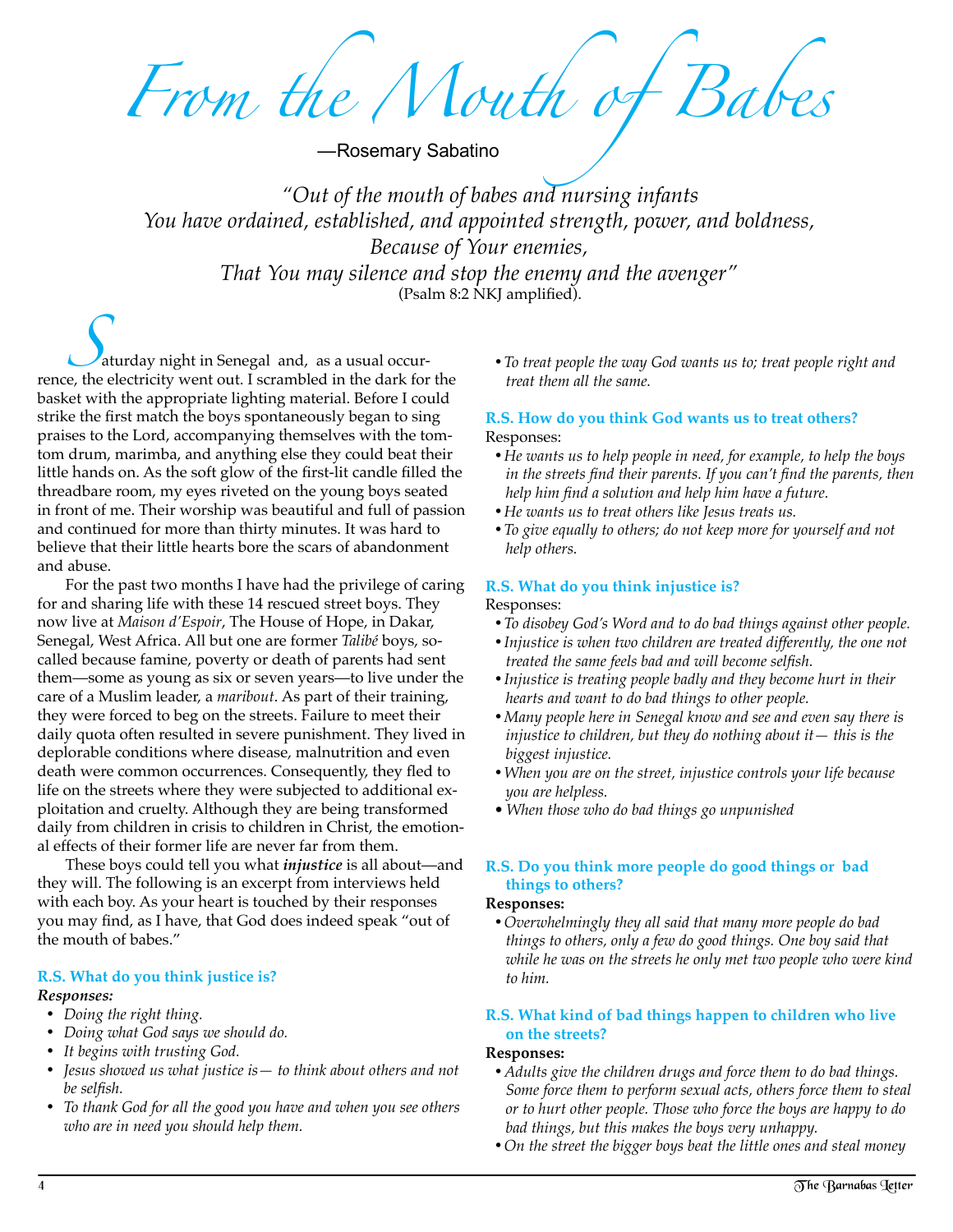*and food from them so most of the time you don't have anything to eat.*

- • *You can't sleep because you are afraid that bad people will come to do the bad things to you. When you do find a place to sleep, some adults will throw cold water on you so you will go away.*
- If you are with a maribout, he keeps all the money you bring from *begging and doesn't give you food to eat. If you don't bring the right amount, he makes four boys hold you down, and he beats you with a switch until you bleed. Many boys will steal the money or do other things to get money so they won't get beaten.*

#### R.S. What are some personal experiences of injustice you have had or seen?

- I.K. My mother did not want me, and my father went away and *left me to my aunt. He left her money to send me to school and feed me, but she kept the money and did not give me food. So then I stole her money to get food and she beat me. Then I ran away.*
- **P.B.** My mother gave me to a maribout. When she came to see *me, she saw that he was beating me and the other boys. She said she would come back for me, and I waited but she never came.*
- A.U. My Dad died and my uncle took me. I got sick and after *that I couldn't hear out of one ear, so my uncle did not want me anymore. He took me to the maribout where I was beaten, so I ran away to the street. One night a man came and gave money to a little boy because he wanted to have sex with him, and in the morning the boy was dead— he was so tiny. After that I could not sleep. Now I am so thankful when I wake up in my bed at the House of Hope and I am safe.*
- **B.C.** One time I went with the missionary to the village, and he *wanted to give some clothes and food to a little abandoned child. The adults said "Why are you giving that bandit anything, his mother doesn't even want him? Why do you want to help this bandit?" Sometimes it seems the parents want the children to suffer. They know the maribouts are mistreating [the children] but they don't do anything about it. They don't care.*
- I.B. My father would beat me all the time. Once, when I was 9 *years old, I began to eat my clothes, and he beat me so badly my clothes were all torn and I was bleeding. So I ran away and took the train to Dakar. I tried to hide my wounds from the police because they would take me if they saw them. I got to a beach and tried to sleep, but a man with a big knife tried to get me so I ran. I* could not sleep after that, even though I was so tired. I met the

*missionary and he took me to the House of Hope. He gave me new clothes and wanted to give me food, but I said no and went away and ate my clothes again. Later I went back to the House of Hope and I accepted Jesus. The missionaries taught me how to take care of my clothes and how to be responsible. I never ate my clothes again.*

### **R.S. What would you do differently if you had a son?**

- I would take care of him and have compassion like Jesus is taking *care of me and having compassion on me now. I would teach him to obey, to tell the truth and to believe in God.*
- I would help him, take him to schoool and help him have a future. *Being a father means you must know how to help your children, and you must want to help them.*

#### **R.S. How can people in the Church help the children?**

- They need to pray and ask God how they can help and when He *tells them what to do they must do it. If they do a little, God will give them bigger things to do. God wants the children to be fed, to be clothed and to be treated like they have parents.*
- They must be open to what Jesus is asking them to do to help *the children.*
- • *You must have a good heart for the children. Jesus said to let the children come to me. The children need to accept Jesus in their hearts then they will know to do good things and to act justly. Then they will love others like we love Jesus. You must become a friend to the children.*
- •  *You need to have patience if you want to help the children because they have many bad things in their heads and it takes time to get rid of them. Also, wait before you explain the Bible. Be their friend and they will trust you.*
- • *God knows the children are suffering and He knows that many people won't help, that's why He is sending missionaries from other countries to help them.*

The boys had a final word to give to all those working with children:

*Thank you for what you are doing—you are not just thinking of yourself, but you are thinking of others and how you can help them. You are not only thinking about what you should do but you are doing what God has put in your heart. You are following the will of God. Thank You!*  $\widetilde{\omega}$ 

# **Updates on Crisis Care International Training**

#### **Exceptional Training Opportunity**

CCTI with World relief will co-host a training seminar at the La Quinta Hotel, Durham, North Carolina, May 14–17, 2008. This training opportunity is for the enabling of workers concerned about the sexual trafficking of children and will be based on the curriculum recently released by the Faith Alliance Against Slavery and Trafficking (FAAST). (See page 7 for curriculum details.) For more

information about the seminar contact Crisis Care Training at — <crisiscare@comporium.net>.

## **Training Curriculum in Spanish**

We are very excited to announce that the Spanish edition of the Street Children's Module of the curriculum *Offering Hope for Children in Crisis* has entered the production stage. Keep watching our Web site or e-mail us for more information about its release.

## **Crisis Care Training's Web site**

Back and current issues of this training newsletter soon will be available on the Web. Our Web site (crisiscaretraining.org) will be up early in the new year.

If you would like to receive the electronic version of "The Barnabas Letter" versus a hard copy, please let us know (crisiscare@comporium.net). Those receiving Barnabas on the Web site will receive an e-mail notice each time a new issue is published.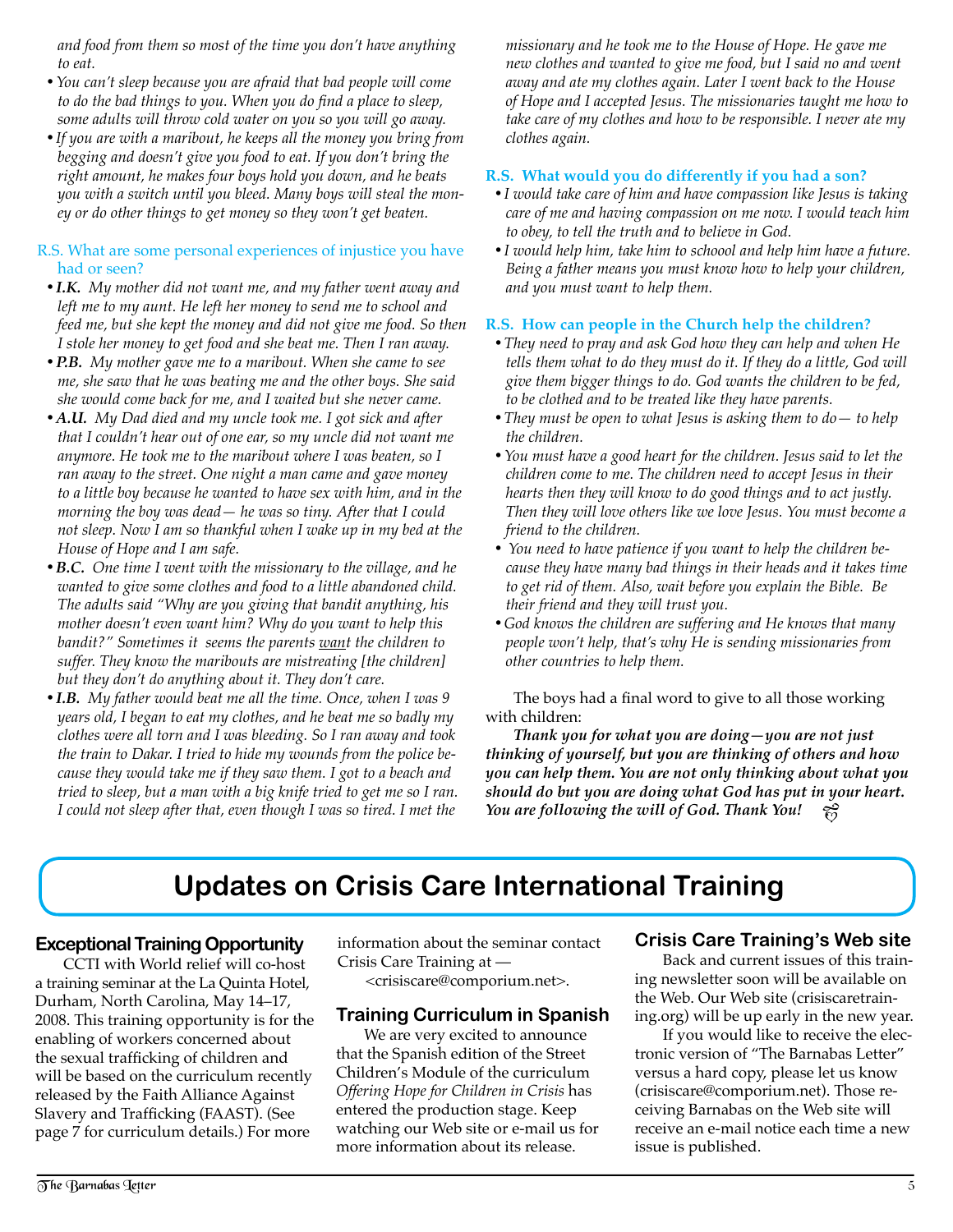# **The Justice in Child Advocacy** —Tehmina Arora

**A**ll across the globe, children are being abused and neglected. One does not need to travel far to find a child at risk. This problem is found in both developed and developing countries but is more prevalent in the poor nations of Latin America, Asia and Africa.

An estimated nearly 10 million children die annually before their fifth birthday, mainly in developing countries. Many who survive have to spend their lives as orphans. According to UNICEF, about 25 million children live on the streets in Asia and an estimated 10 million in Africa.

Africa today has 10.7 million orphans just as a result of AIDS and the numbers are growing, as per UNAIDS statistics. With fewer and fewer family members left to care for them, many—if not most—of these children will join the street children of Africa who are already there because of poverty, wars and ethnic conflicts.

In Dhaka, Bangladesh, 10,000 girls live in the streets (World Vision). About 10, 000 street children survive just in Phnom Penh, Cambodia (World Vision). In the Philippines, the Department of Social Welfare and Development give estimates of 1,200,000 street children. Action International Ministries says 50,000 to 70,000 street children live in Manila alone.

India's Ministry of Social Welfare estimated that of the 10.9 million people residing in Calcutta, 75,000 to 200,000 children live in the streets. Agencies say the number is much higher, and deaths of parents from HIV/AIDS are likely to cause the numbers to rise more rapidly.

 Poverty, family disintegration due to health or death, neglect, abuse or abandonment, and social unrest are all common factors that contribute to putting children at risk.

What can be my role in making life better for children? This question will haunt any aware and conscientious adult. How long can we ignore or turn the other way when a ragged and limp child is carried by her mother from one car to the next at a traffic light in the hope of some alms? Or turn a deaf ear to the loud and angry voices coming from a neighbor's home? As responsible adults, we are called to respond. The good news is that we can find many ways and levels to help make a difference in the lives of children.

I recently read the following story. It is an excellent example of making a small difference where you are.

A woman sitting at the back of a commercial plane repeatedly slapped her five-year-old for crying. The passengers were unavoidably aware of the situation. After about thirty minutes, a lady a few rows forward stood up, turned around and said "If you touch her again, I'll come and take her away from you." Everyone broke out into applause and the child was not touched again during the flight.

While this child may have been beaten more severely later because of the embarrassment to her mother, an undeniable fact remained: the child discovered that the world is not silent in the face of her abuse. This example is significant because the universal comment of abused children is "I couldn't understand why no one said or did anything. I thought grownups just didn't care."

Without doubt the story helped to highlight that for an

impressionable mind of a child the simple act of confronting her abuser provided a glimmer of hope that there are people in the world who do care and who will help. That piece of evidence makes it easier for the child to ask for help in the future.

However, many times, confronting the abuser is not enough. We may need to take a crucial second step of actually reporting the abuse. Yet, in spite of the widespread problem, few of us engage in a legal recourse on behalf of the abused child, often due to a lack of opportunity or fear of accusing someone.

We need to know that the law protects people who report suspected child abuse and neglect. Remember, also, the importance of reporting suspected abuse quickly, as soon as possible following the actual abuse. Delayed reporting will only make it difficult to prosecute the abusers as evidence would be harder to gather. Besides, physical evidence is easily corrupted over time.

Anyone who cares for children can play the high role of influencing State policies.

Anyone who cares for children can play an even higher role: to influence the State's policies.

The State is the largest and most powerful institution in a democracy. And the onus to ensure wellbeing of children is on the State. In fact, most democracies have a mandate to care for the child not only due to their respective constitutions, but also because they are signatories of numerous international covenants on the rights of children.

However, it would be naïve to expect the State and its agents to do their duty on their own. Unfortunately, but a publicly known fact, politicians and bureaucracies under them are not interested in serving the people but like to cherish the power and money associated with their offices. This situation does not mean the State does not fulfill any of its duties but that it acts only under compulsion. Here is where the role of advocacy can be effected.

Thanks to the checks and balances in the constitutions of democracies, and popular accountability by way of recurrent elections, the State can be compelled to do its duty. While courts of law have the power to pass orders directing the government and its bodies to act as per the provisions of the constitution, the media can be used to disseminate information on the condition of children and thereby pressure concerned government organizations to take appropriate steps. Organizing pressure groups, lobbying concerned ministries and parliamentarians, running awareness campaigns are also good tools of advocacy.

Let us remember, when we speak up for children they learn to speak up for themselves.  $\hat{\epsilon}$ 

*Tehmina Arora, an attorney based in New Delhi, India, is the general secretary of the Christian Legal Association. She can be contacted at cla@efiindia.org.*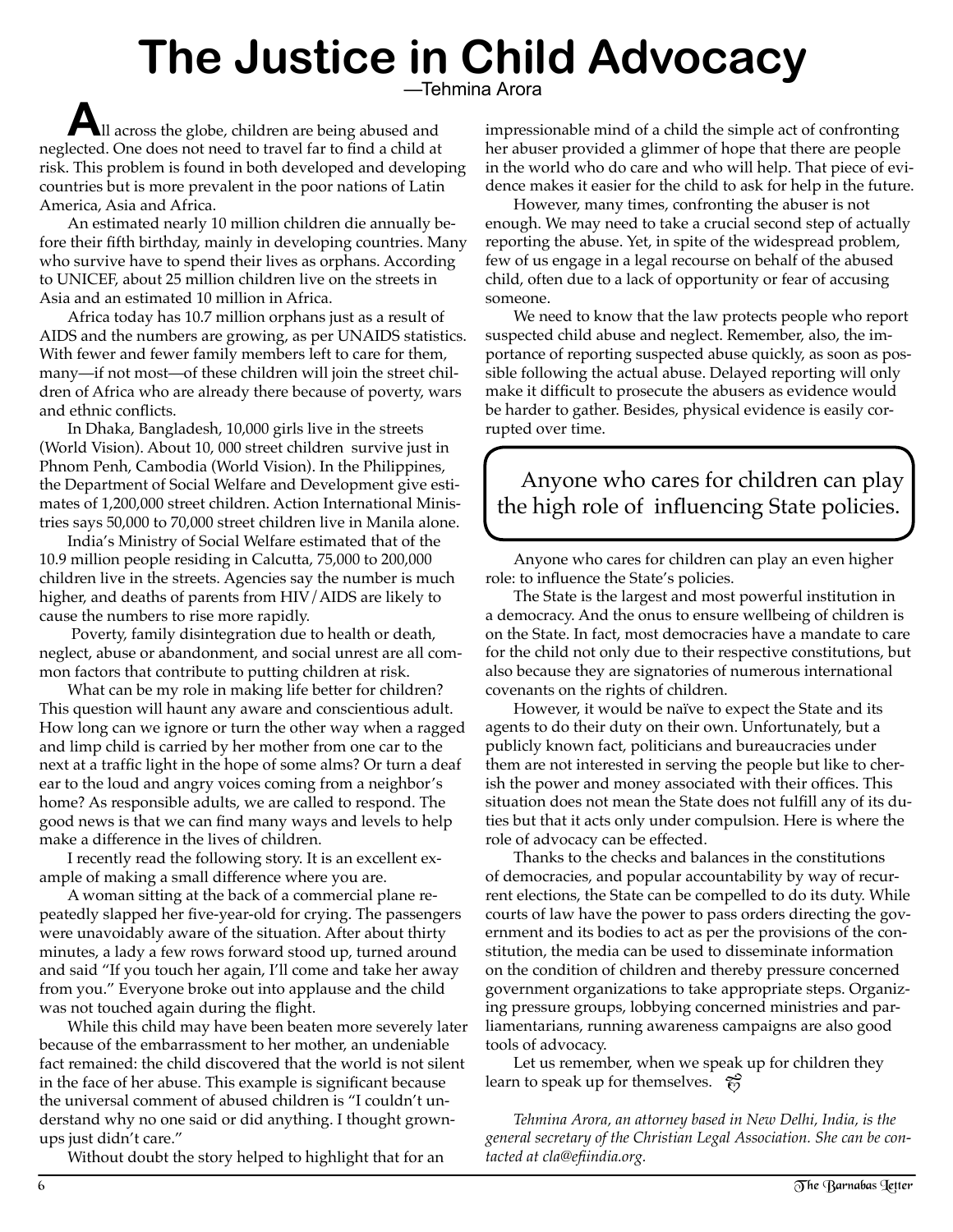# **NEWS • EVENTS • RESOURCES**



# **International Justice Mission**

The International Justice Mission (IJM) is the premier Christian organization working on a legal level as advocates for the oppressed. When the poor are hungry, homeless or alienated, the church has come to their aid by providing food, shelter and missionaries to meet the pressing needs. But when the poor have been oppressed, treated unjustly and suffered under the hand of someone more powerful, little has been done on their behalf.

An extensive study of the injustices witnessed by overseas missionaries and relief and development workers, surveyed more than 65 organizations representing 40,000 overseas workers. The research uncovered a nearly unanimous awareness of abuses of power by police and other authorities in the communities where they served. Without the resources or expertise to confront the abuse and to bring rescue to the victims, these overseas workers required the assistance of trained public justice professionals.

IJM was established to help fill this void, acting as an organization that stands in the gap for victims when they are left without an advocate. IJM staff members (human rights experts, attorneys and law enforcement professionals) receive case referrals from, and work in conjunction with, other nongovernmental organizations and casework alliances abroad.

#### *IJM'S MISSION*

IJM exists to protect people from violent forms of injustice by securing rescue and restoration for victims and accountability for perpetrators, ensuring that public justice systems work for the poor.

#### *IJM's Four-Fold Purpose*

- *•* **Victim Relie**f—Relieve the victim of the abuse currently being committed.
- **Perpetrator Accountability**—Bring accountability and just consequences under the law to the specific perpetrator(s) of abuse.
- **Structural Prevention—Prevent the abuse from being** committed against others who are also at risk by strengthening community factors that are likely to deter potential oppressors, reduce the vulnerability of at-risk populations and empower local authorities to stop such abuses.
- **Victim Aftercare**—Provide access to services to help victims transition to their new lives and to encourage longterm success.

Gary Haugen, President of International Justice Mission, says, "The good news about injustice is that God is against it!" Offering his own and others' stories alongside proven, practical strategies, his book *Good News About Injustice: A Witness of Courage in a Hurting World* shows how you, too, can stand against injustice wherever it occurs.

Other recommended reading— *Terrify No More; Young Girls Held Captive and the Daring Undercover*  *Operation to Win Their Freedom* , Gary Haugen and Gregg Hunter

*Not for Sale: The Return of the Global Slave Trade--and How We Can Fight I*t, by David Batstone

# **Upcoming Conference Focuses on Justice**

 "Called to Justice: Preserving Human Dignity and Worth" is a conference hosted by the North American Association of Christians in Social Work to be held in Orlando, Florida February 7–10, 2008. One track is dedicated to children and trauma issues with a focus on sexual trafficking. For more information log on to www.nacsw.org.

## **New Curriculum Available Now**

The Faith Alliance Against Slavery and Trafficking (FAAST) has just released the curriculum: *Hands that Heal: International Curriculum to Train Caregivers of Trafficking Survivors*, Beth Grant and Cindy Lopez Hudlin, editors. FAAST offers two editions: Community-based and Academic.

Community-Based Purpose: to provide a communitybased curriculum in an informal educational format that can be used in local communities and churches around the world,

- making people aware of the issue of sex trafficking,
- informing them of the multifaceted needs of trafficking survivors and
- training potential caregivers in introductory transformational care.

Academic Edition's Purpose: to provide an academic undergraduate course curriculum which can be used in Christian universities and seminaries around the world to introduce future ministers, teachers and social workers to the injustice of sex trafficking and the needs of its survivors,

- breaking cultural and spiritual ground in the hearts and minds of future leaders regarding an area of injustice that is traditionally taboo and frequently misunderstood,
- presenting Christian leaders with the connection between Christ's teaching, life and mission and the church's responsibility and mission to the enslaved and exploited in sexual slavery and
- developing in future leaders an informed understanding of the scope of survivor's needs beyond physical rescue and the dimensions of care required to help survivors begin a new life.

FAAST encourages groups interested in the Communitybased edition to host a Training of Trainers (TOT) to teach users how to most effectively use the Curriculum. TOTs are being planned in Cambodia, India, the USA and the UK and have already been held in Sierra Leone and South Africa. If you would like to host a TOT in these or other countries and to receive your copy of the curriculum, please contact FAAST.

FAAST, 625 Slaters Lane, Suite 200, Alexandria, VA 22314 faast@worldhope.net  $+1(888)$  466-4673